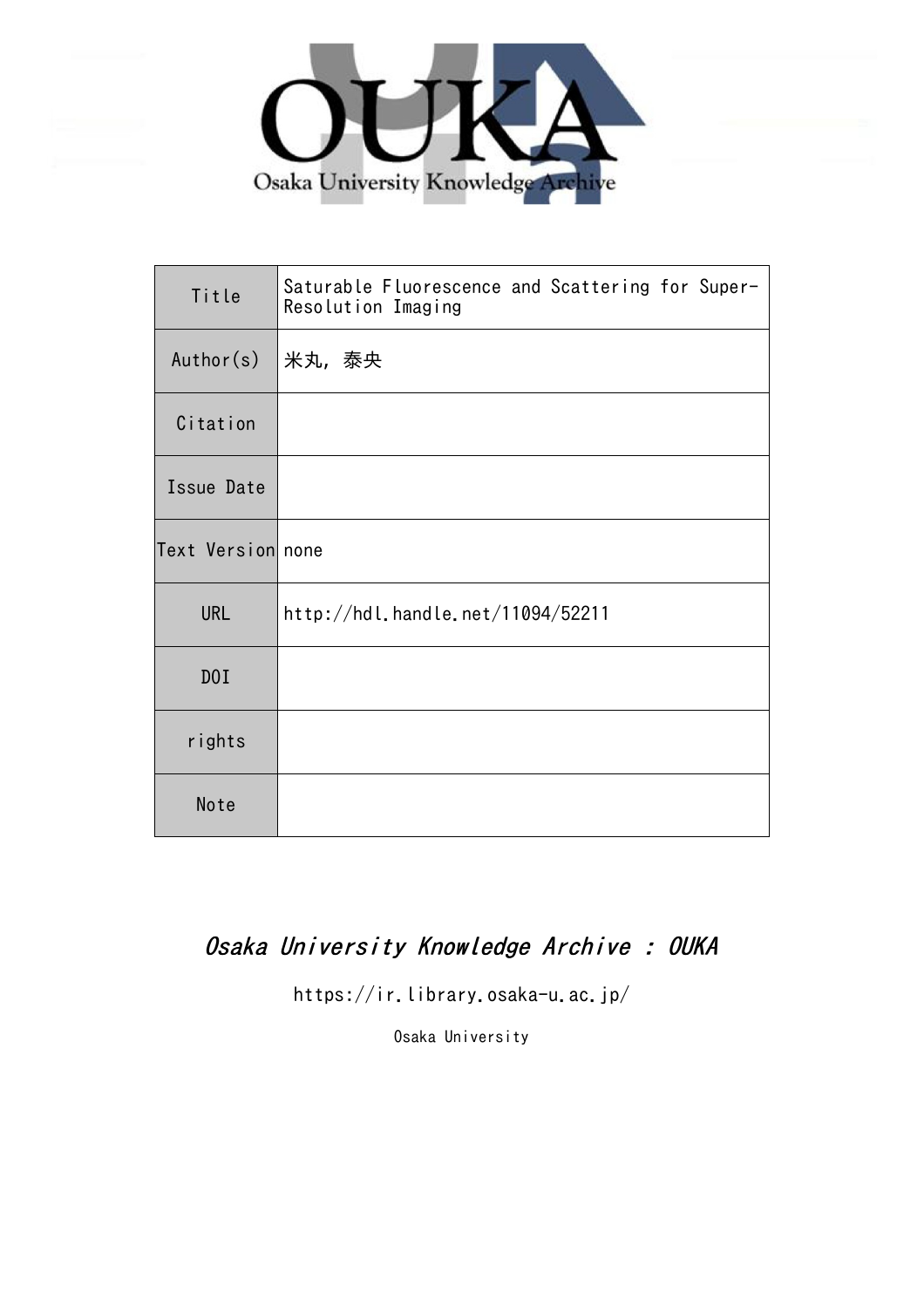|      |                                                                                                 | 論 | 文      | 内容の要 |       | 旨 |  |  |
|------|-------------------------------------------------------------------------------------------------|---|--------|------|-------|---|--|--|
|      |                                                                                                 |   | 氏名 (米丸 |      | 泰 央 ) |   |  |  |
| 論文題名 | Saturable Fluorescence and Scattering for Super-Resolution Imaging<br>(蛍光・光散乱の飽和を利用した超解像イメージング) |   |        |      |       |   |  |  |

## 論文内容の要旨

Recent developments in fluorescence microscopy have overcome the limit of spatial resolution, which originates from the wave nature of light. These super resolution microscopy techniques are expected as a promising tool for analysis of molecular functions in biological systems. However, the current super-resolution techniques are available for observing only thin biological samples, such as cultured cells on a substrate, since aberration and background signals induced in a sample prevent using these schemes for realizing the resolution improvement. In addition, the target of these techniques is limited to fluorescent samples. Super resolution techniques that do not require fluorescence labeling are also desired in order to observe samples without interference by fluorescent probes.

In this research, I develop a super-resolution technique that improves the spatial resolution of confocal microscopy for the observation of thick biological samples. Saturated excitation (SAX) is utilized to induce a nonlinear relation between excitation and emission of fluorescent probes. Since the nonlinear response is confined in a region smaller than the illumination laser spot, extraction of the nonlinear fluorescence signals realizes the improvement of the spatial resolution and image contrast. To observe a whole 3D structure in a cell cluster, I have investigated the excitation condition for SAX microscopy to improve the signal-to-noise ratio (SNR) and suppress photobleaching effects. The optimal excitation conditions were derived for the observation of a fixed cell cluster stained with rhodamine 6G, and the distributions of actin-filaments in the cells were successfully visualized with sub-diffraction-limited resolution.

For further improvement of the spatial resolution in SAX microscopy, an image processing technique for extracting higher-order nonlinear fluorescence signals was developed. The technique extracts the nonlinear fluorescence signals from two or three fluorescence images obtained with different excitation intensities and allows the increase of SNR in detecting nonlinear signals by a factor of 32 compared to the original SAX microscopy technique. Using the developed technique, a spatial resolution of 130 nm, which is one fourth of the excitation wavelength, was confirmed in the observation of fluorescent beads and biological cells. The use of higher-order radially polarized (HRP) beam was also investigated to sharpen the excitation point-spread-function. The HRP beam consists of 6 concentric rings shaped intensity distributions produced by radial polarization with a phase shift of  $\pi$  in each concentric ring. This approach also achieved a two-fold improvement in the spatial resolution of SAX microscopy in the observations of fluorescent beads and biological cells.

Non-labeling super-resolution microscopy utilizing the nonlinear relation between excitations and coherent anti-Stokes Raman scattering (CARS) was also developed. The calculation of CARS signals using the harmonic oscillator model confirmed the improvement of the spatial and spectral resolution simultaneously by extracting the nonlinear relations. By observing diamond structures with the developed technique, the improvement of spatial- and spectral-resolution was achieved by saturating CARS.

Super-resolution imaging with non-fluorescent probes was also performed by using saturable scattering from gold nanoparticles. I found that scattering from single gold nanoparticles with a diameter of 50-100 nm is saturable when strong laser light is irradiated. From the measurement with different excitation wavelengths, the excitation at 532 nm, which corresponds to the plasmon resonance of the particle, effectively induced the saturation of scattering from gold nanoparticles. By exploiting the nonlinear relation between excitation and scattering signal induced by the saturation, super-resolution imaging of single gold nanoparticles was demonstrated.